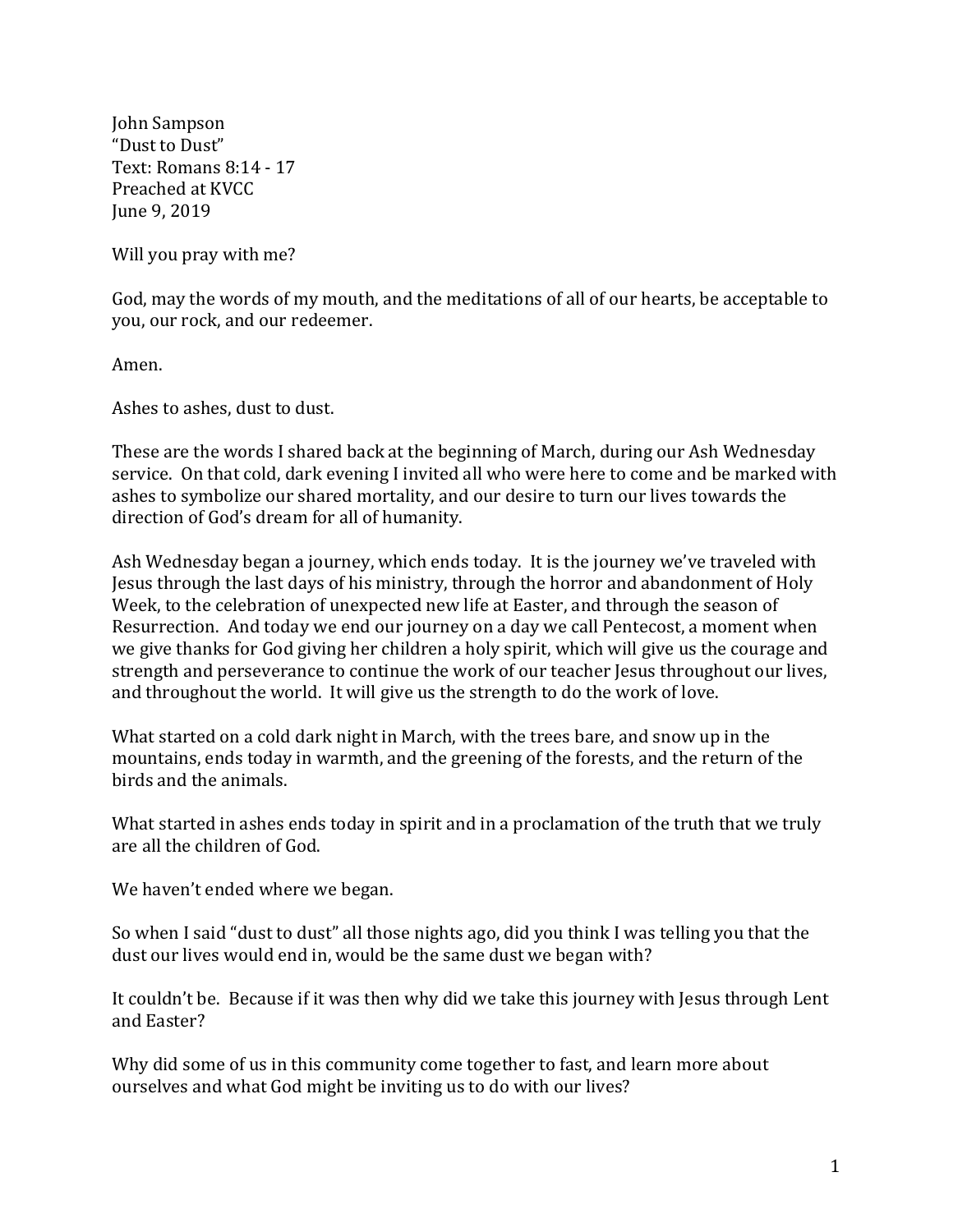If the dust we began with is simply the dust we end in, then why do we follow the stories of our spiritual tradition, stories which are not stories of science, but of the possibility of the transformation of our human hearts?

What would it mean to mark our foreheads with ashes on Ash Wednesday, only to mark them with ashes again today, to mark ourselves with a symbol of mortality again today after we have traveled a road of resurrection?

It makes no sense.

But perhaps our spiritual ancestors, those who gave us the words "dust to dust," had something else in mind. Perhaps they envisioned that the dust we came from would not be the dust we ended in. Perhaps there is another possibility. And we hear what this other possibility might be spoken by the Jewish rabbis in this morning's first reading.

In this reading the Jewish sages return to the opening stories of creation where God forms humanity. And in an expanded meditation on the biblical record they imagine God telling the angel Gabriel to collect dust from all the corners of the earth so that when a human dies the dust of their bodies will find a home, no matter where their life ends. This is the dust of mortality. This is the dust you might have thought I was talking about back on Ash Wednesday.

But the rabbis push their riff on the creation stories to tell us something about what it means to be human, and our relationship to God that all of this talk of dust might have obscured. They tell us that in love God also asks for a spoon filled with dust from the place where the altar in the temple of Jerusalem will stand. God asks for dust from the place where heaven and earth meet. God asks for dust from the place where her presence will shine forth like the sun itself. This sacred dust, that participates in eternity, in holy Love, and in Divinity, is the dust that is baked into our very existence. This is the dust, this is the spiritual truth, I believe that surpasses our mortality, and reveals to us that we are the spirit filled children of God herself.

To say "dust to dust" doesn't need to be a statement about death. I think it could be a revelation about our own sacredness.

And so today, on this day after the darkness of Lent and Holy Week, on this day, a day that shines with the radiance of Easter, I invite you to come forward and be marked not with ashes, but with a symbol of the presence of God's spirit in your life. I invite you to come and be marked with gold.

The rabbis don't tell us what the sacred dust that was used to create us looked like, but I think it was gold. I think it was gold because gold has been used throughout our sacred history as a symbol of the presence of God's spirit. It reflects light; it shines. It captures the light of God. It is gold that was used to illuminate manuscripts, to suggest God's spirit in the very words of our sacred texts.